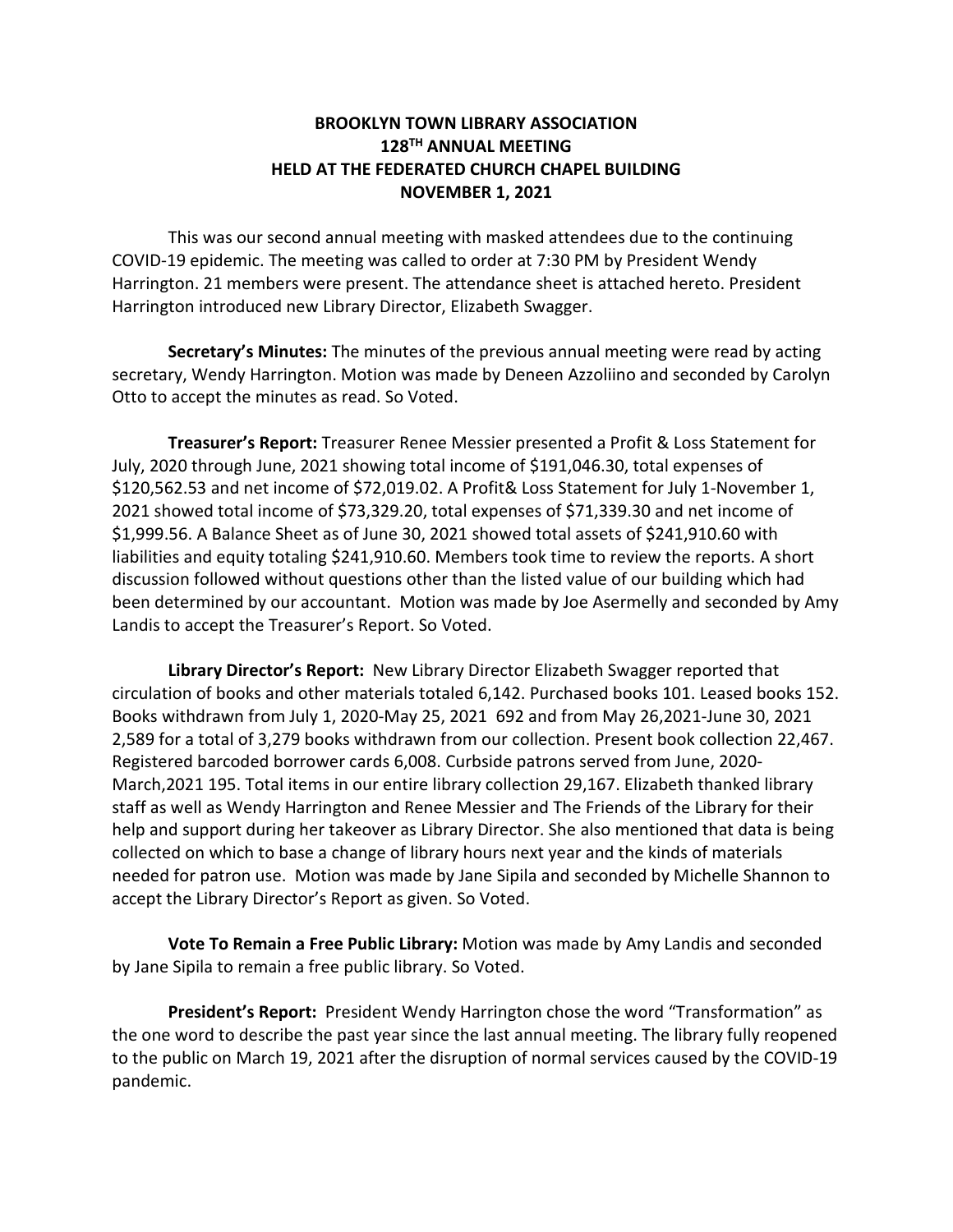Longtime Library Director, Catherine Tucker retired in May after 33 years and Elizabeth Swagger was chosen as her replacement. Transformation of the library's former look began taking place immediately. The Friends of the Library began to rejuvenate after a two-year hiatus. The 50-year old furnace and air conditioning condenser were replaced. Library ductwork and the interior of the building were professionally cleaned. We became more compliant with building codes with the installation of wired-in heat, smoke and carbon monoxide detectors plus the necessary additional interior exit lighting was installed.

Hopefully word of our transformations and the promotion of increased services to patrons will make us worthy of support from the public when and if taxpayers are called upon to decide the library's future.

Motion was made by Lisa Lindia and seconded by Carolyn Otto to accept the President's Report. So Voted.

**Friends of the Library:** Vice President Lisa Lindia spoke in the absence of their President, Diane Wimmer. Responses to a letter and membership applications mailed out in July, after the group had a two-year hiatus in activity, were received, but Lisa had no information as to the exact number of memberships and dues that had been received. Lisa reported that The Friends have an account with \$8,500 in it and one with \$1,800 in it. A book sale held on October 23rd raised \$365.

**Report of the Nominating Committee:** Committee Chairman Wendy Harrington reported as follows: The Nominating Committee submits the following slate of officers and Executive Board Members for 2021-2022: Officers: President Wendy Harrington Vice President Lisa Faria-Lindia Secretary Wendy Harrington Treasurer Renee Messier Executive Board Members: Ken Dykstra, Beverly Spink, Diane Wimmer, Joanne Lantry, Jane Sipila, Carolyn Otto, Deneen Azzolino, and Joe Asermelly. Alternates: Cassandra Leach, Amy Landis, and Charlene Hill. The following persons contacted by the Nominating Committee have agreed to become members of the Brooklyn Town Library Association:

| Cheryl Clark       | 260 Woodward Road   |
|--------------------|---------------------|
| Desiree Burlingame | 59 Tatnic Hill Road |
| Lisa Burbank       | 209 Providence Road |
| Khela McGann       | 527 WaureganRoad    |
| Samantha Stiles    | 19 Suzanne Lane     |

There were no nominations from the floor. A motion was made by Ken Dykstra and seconded by Lisa Lindia to accept the Nominating Committee report. So Voted. The acting secretary cast one ballot for the acceptance of the Nominating Committee Report.

There was no Old Business or New Business to discuss. Members did present questions, as follows, which were addressed. What is the possibility of a new library? It was explained by President Harrington that the bigger issue, as told to us by Rick Ives, was finding a parcel of land, rather than the money needed and that it would be a combined library/town offices complex. With all the weeding of our book collection, should there be a target range as to how many books are required per capita population? That will be looked into. Will there be community events planned by the library? Library Director, Elizabeth Swagger, replied that on